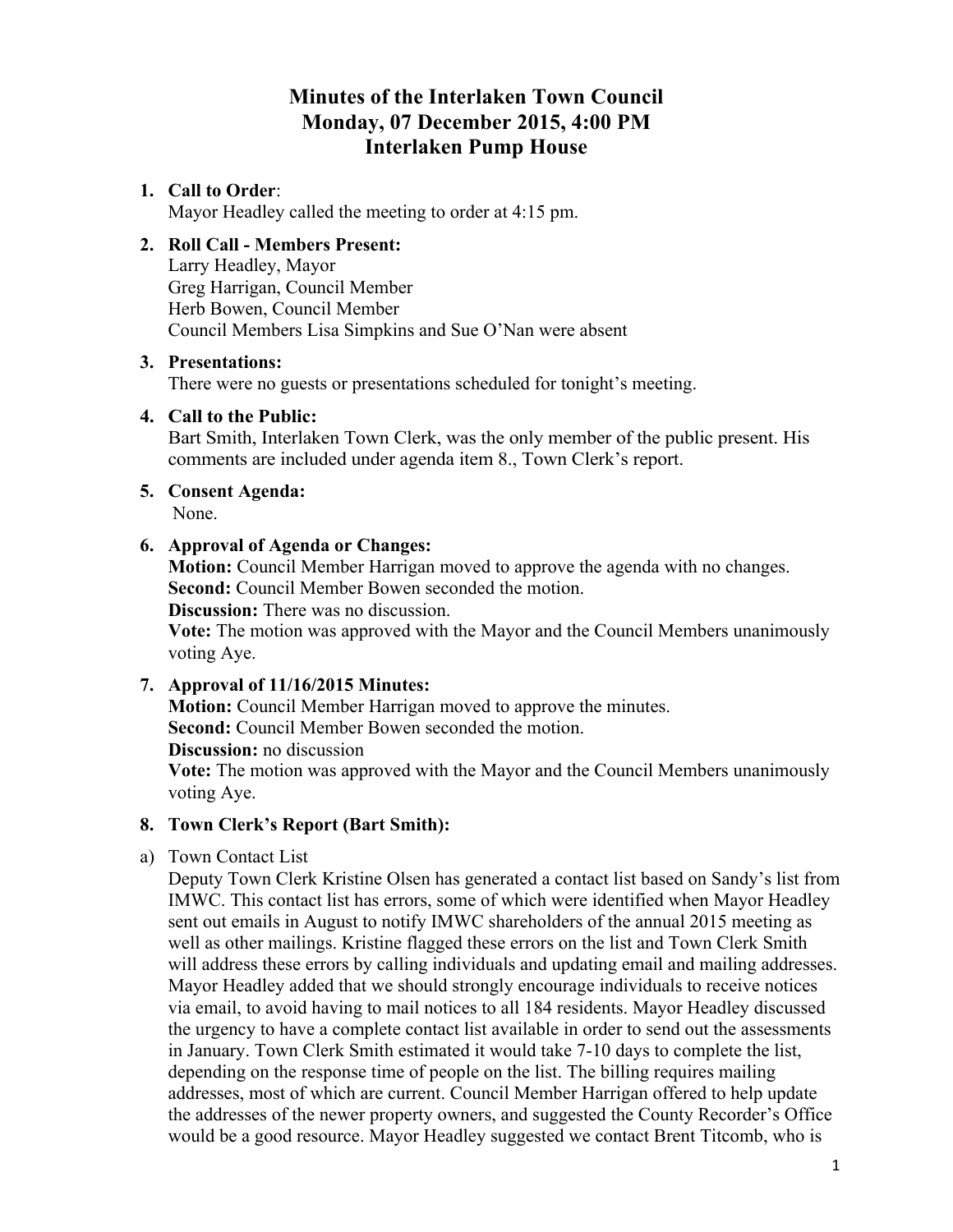in charge of that office. Mr. Smith would also like to add the physical Interlaken Town address to the contact list. These could be taken from the tax records.

- b) We need to get the keys to the old IMWC PO box (#399) so we can close that box out and forward the mail to the Interlaken Town PO box (#1256). Mayor Headley gave the key for #1256 to Mr. Smith. Mayor Headley has a key to #399 and Sandra Soper has the other key. Mr. Smith will get the key from Sandra, return it to Mayor Headley and he will close out that box and have all mail forwarded to PO Box #1256.
- c) The question was raised regarding who can sign checks. Only Town Council Members can sign checks.
- d) Mr. Smith reported that Kristine has done a lot of cleanup on the IMWC accounts and is still working on some details. She has all the books and checks from Sandy. Mayor Headley just sent the November statements to Kristine.
- e) Customer Balance Summary Mr. Smith presented the Customer Balance Summary prepared by Kristine. The sum of outstanding IMWC assessments for 2015 as of November 10, 2015 was \$16,457.28. This is money owed to the Town for past due 2015 IMWC accounts. Other customers have paid in advance for 2016. These accounts appear in the Customer Balance Summary as negative (with parentheses) numbers totaling -\$4,170.07. The sum of these two numbers represents the net customer balance as of November 10, 2015, equal to \$12,287.21.

In addition to the past due accounts for 2015, some homeowners owe the Town for water overages. The overage charges are not reflected in the balance summary. Individuals have not yet been billed for overages. We would like to send the bill for the overage when we send the assessment in January. The customers will receive an itemized bill listing the 2016 assessment and as well as the 2015 overage charges.

- f) We need to set up reserve accounts at the bank one for water, one for roads. Mayor Headley will set these up and transfer \$1000 into each of these accounts from the operating account to open them up. Mayor Headley pointed out that as soon as we close on the bond, in December, we will fill up our coffers because we are making a \$75,000 payment on the bond on January 10, 2016.
- g) We discussed the process for tracking incoming payments for the annual assessments and overages in January. All money might be initially deposited into the enterprise fund for the water system. Money for the roads is then would be transferred from the enterprise fund into the general fund – what we used to call the operating account. These are the two main accounts, representing water and roads. From each of these funds, money will be dispersed for various expenses and the reserve funds. Mayor Headley brought up the point that we may want to ask for two separate checks for our annual assessment– one for the water system maintenance and delivery and one for the roads. The owners will receive two bills – one for water and one for roads. We (Greg, Larry, Bart, Lisa) need to discuss this further and establish the billing strategy.

Timing for the billing was also discussed. The billing will be sent out on Friday, January 8, 2016. It will be past due on January 26, 2016.

h) Town Ordinance #3 – The Water Rate Ordinance states: "The Clerk is directed to publish a copy of this ordinance in the newspaper and this ordinance shall take effect as of January 1, 2016." Mr. Smith asked for verification that this was taken care of. Mayor Headley verified that Dan Davis from our attorney Eric Johnson's office had this published in the Wasatch Wave.

i) File cabinet for the Town records: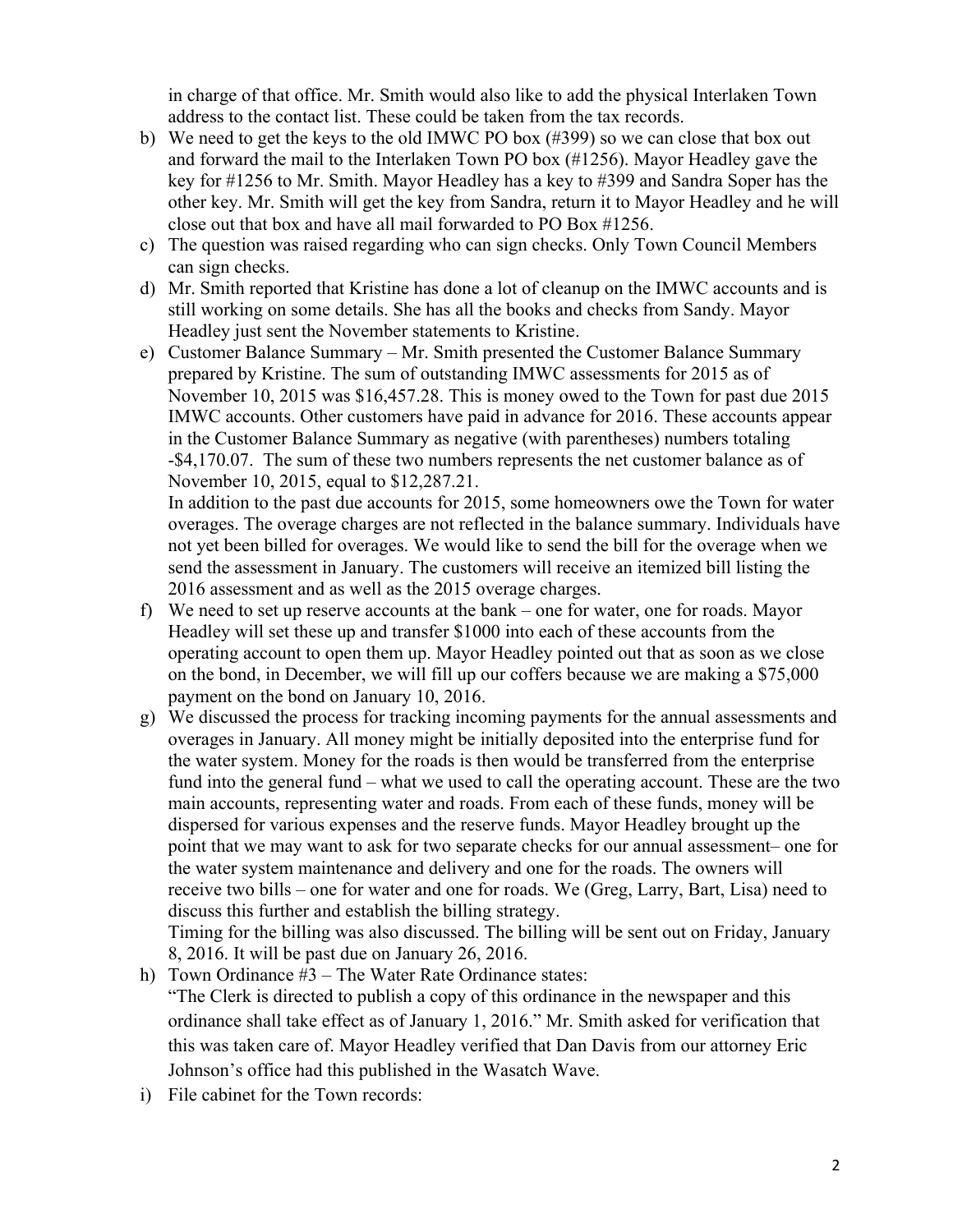It was suggested that the Town purchase the mid-range letter sized file cabinet from Staples in black (list price \$249.99). Mr. Smith will purchase this as well as other office supplies and be reimbursed by the Town.

- j) Notary the state requires that the Town Clerk become a notary. The notary commission must be renewed every 4 years. Costs: \$45 application fee, \$30 testing fee, approximately \$50 for a 4-year \$5,000 notary bond. Mayor Headley suggested Mr. Smith contact Eric regarding the bonding. The Town will reimburse Mr. Smith for these costs.
- k) Utah League of Cities and Towns Annual dues are based on the size/revenue of the Town. Interlaken's population is listed by the State as 176 primary residents for now. We may revise this after completing a future census. We may also need a financial feasibility study. Mayor Headley suggested that the IMWC feasibility would be adequate since the Town is responsible for the same roads and the same water system. Mayor Headley suggested we get email addresses for our town positions instead of using our personal emails. Mr. Smith will contact our web master to see if this is a possibility with our current web server.
	- **9. A RESOLUTION AUTHORIZING \$642,000 WATER REVENUE BONDS, SERIES 2015 TO FINANCE ACQUISITION OF THE DRINKING WATER SYSTEM OF THE INTERLAKEN MUTUAL WATER COMPANY, AND RELATED MATTERS.**

At the last council meeting the council reviewed the draft of this resolution. The draft has been updated to include the actual bond amount of \$642,000. The 1.8% interest rate and other details of the resolution have not changed. Mayor Headley requested a motion to adopt Resolution No. 2015-12-07, a resolution authorizing \$642,000 revenue bonds, series 2015, to finance acquisition of the of the drinking water system of the Interlaken Mutual Water Company, and related matters.

**Motion:** Council Member Bowen moved to adopt Resolution No. 2015-12-07. **Second:** Council Member Harrigan seconded the motion.

**Discussion:** There was no discussion.

**Vote:** The motion was approved with the Mayor and the Council Members unanimously voting Aye.

All four copies will be signed and sealed by the Mayor and Town Clerk and sent to Dan Davis at Eric Johnson's office.

#### **10. AN ORDINANCE ENACTING WATER SYSTEM OPERATING REGULATIONS INCLUDING COLLECTIONS AND ENFORCEMENT AND RELATED MATTERS.**

Mayor Headley highlighted the following text from this ordinance that addresses delinquent accounts:

"All bills rendered for water service or any other valid charge made by the Town shall become past due on the  $26<sup>th</sup>$  day of each month. After 30 days, the Town shall give notice that the account is past due and that the service may be discontinued unless payment is made in full or appropriate arrangements for payment are made."

This means the assessments will be mailed on January 8, 2016 and deemed past due if not paid by January 26, 2016.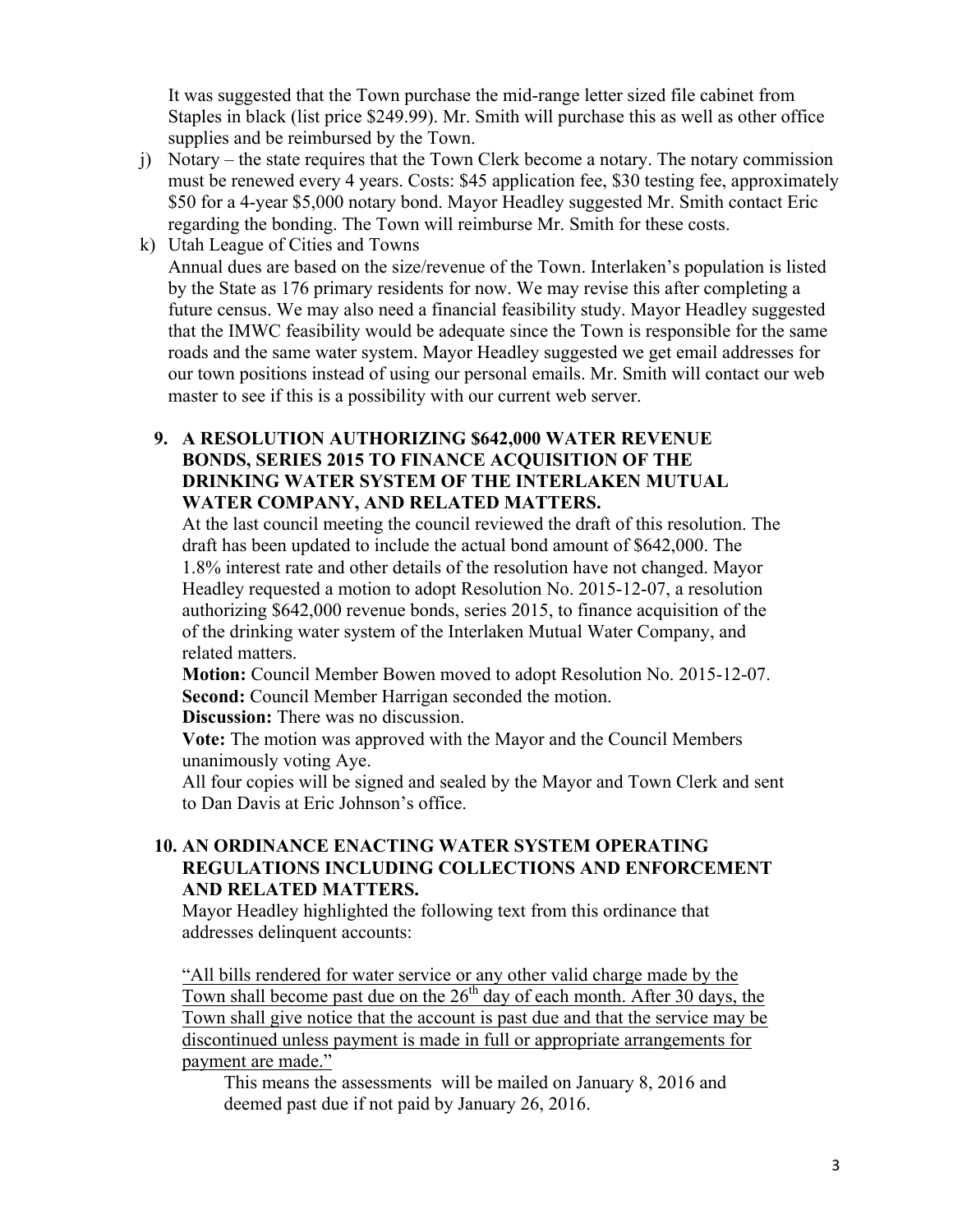"After 30 days, the Town shall give notice that the account is past due and that the service may be discontinued unless payment is made in full or appropriate arrangements for payment are made. All past due accounts are subject to interest and late fees as set forth in the Fee Schedule."

This means that if the bill is not fully paid on February 25, notice of a 30 day delinquency will be given and that service may be discontinued unless payment is made in full.

For the purpose of this ordinance, Mayor Headley suggested we set the late fee as \$50 and interest at 1% per month. We need to discuss and set the Fee Schedule with the town council sometime in December. Then at the next council meeting, January  $4<sup>th</sup>$ , we will adopt a fee schedule.

"If delinquency continues for 60 days, water service will be discontinued after a final 24 hour delinquency notice is hand delivered to the service address by the Town. After the expiration of this 24 hour notice, the Town may disconnect the water service associated with the delinquent account and may seek any or all remedies allowed by law to recover the delinquent amount. The disconnection and reconnection fees set forth in the Fee Schedule shall apply to any such disconnections. In the event an owner owns or controls more than one lot, the Town shall apply any payment first to any and all undeveloped lots and then to developed lots."

This means that the Town can discontinue water service 24 hours after a final notice of the 60-day delinquency is given by hand to the service address.

Our lawyer, Eric Johnson, stated that it's unclear under state law that we could lien a property for a past due utility bill. The Town should nonetheless file a lien. However, if the owner challenges our lien, we should let it go. We can't deny an owner water rights, because owners do not now own water rights and never did. It is the town that will own all water rights, just as IMWC formerly did. We also cannot deny a lateral from going to their lot. So discontinuing service for delinquency of a current water bill is probably the best we can do. Fines and compounding interest on past due bills may be the biggest incentive towards paying the bill.

Mayor Headley requested a motion to adopt the Interlaken Town Utah Final Bond Resolution and Water Systems Policies and Enforcement Ordinance. **Motion:** Council Member Harrigan moved to adopt the Water System **Ordinance** 

**Second:** Council Member Bowen seconded the motion.

**Discussion:** There was no discussion.

**Vote:** The motion was approved with the Mayor and the Council Members unanimously voting Aye.

All four copies will be signed and sealed by the Mayor and Town Clerk and sent to Dan Davis at Eric Johnson's office. This Ordinance needs to be published – this will be taken care of by Dan Davis.